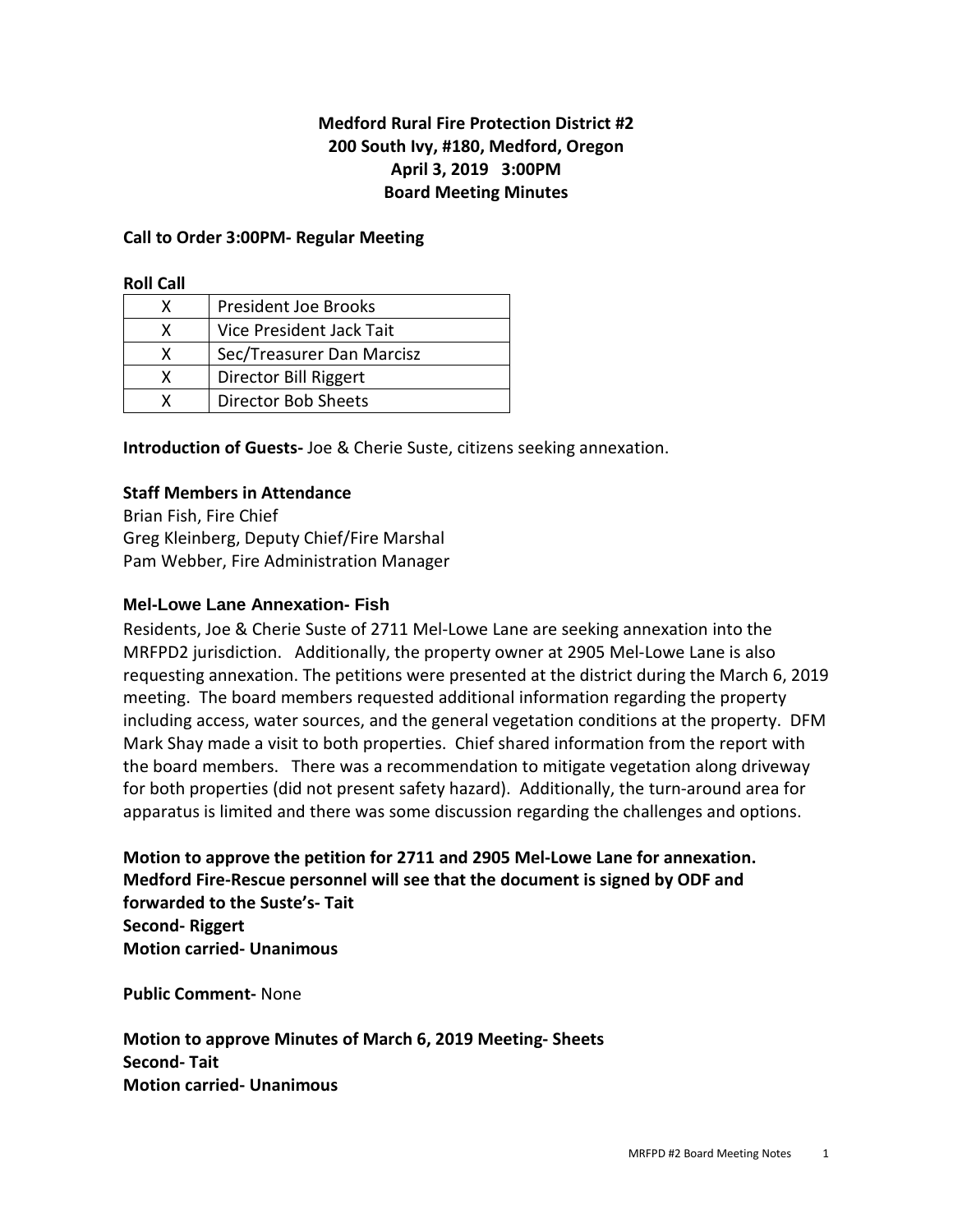# **Agenda Meeting Attendees-** Joe Brooks and Jack Tait

| <b>Demand Account</b> |            | Interest* | <b>Capital Reserve</b> |              | Interest* |
|-----------------------|------------|-----------|------------------------|--------------|-----------|
| <b>Fund 5942</b>      | 564,748.06 | 1.29.63   | <b>Fund 5946</b>       | 1,153,329.52 | 2.687.46  |
| Chking Accnt 0847     | 4,259.94   |           | Pool Plus- 4155        | 11.681.14    | 1.49      |
| Total                 | 539,008.00 | N/A       | Total                  | 1,165,010.66 | N/A       |

#### **Financial Status Report- Marcisz**

Tax Receipts- \$57,448.89 as of 3/6/19 (Taxes and interest included in totals)

#### **Expenses**

Secretary/Treasurer Monthly Stipend 750.00

 **Total to date 750.00** 

# **Motion to approve the expenses in the total amount of \$750.00- Sheets Second- Tait**

# **Motion carried- Unanimous**

### **Correspondence-**

SDIS- Received Longevity Credit Check #054204 in the amount of \$204.00 to be deposited-SDAO- Board Member & Management Staff Training- August 21, 2019, The Commons, Mdfd SDIS- Best Practices Application will be completed by Marcisz

### **New Business- Item not on the agenda**

Comments at the March meeting- Marcisz wanted to apologize regarding his comments related to an Operational decision. He noted that he does not have intentions, as a board member of getting involved in Operational decisions.

# **Old Business**

# **Budget Preparation- Marcisz**

The proposed budget was reviewed. The Board of Directors will receive the preliminary budget document by April 24, 2019. The budget committee meeting will take place on May 1<sup>st</sup>, just prior to the regular Board of Directors meeting. Chief reported additional information on several budget request items from the previous meeting. These items are included in the preliminary budget.

#### **Budget to Actual Report- Marcisz**

The report was presented and discussed. Marcisz was unable to include the Supplemental Budget items. He will attempt to get those items included on the May report with CPA's help.

# **Policy Manual- Marcisz**

Eligibility Ordinance- Brooks would like to check the legality of excluding City employees from serving as a director. He believes that he could only limit Fire Department employees. Dan read through the policy (attached). This was the first reading. The policy will be presented at the May meeting for the second approval and vote. The Ordinance will be delivered to the Rural District legal representative for review.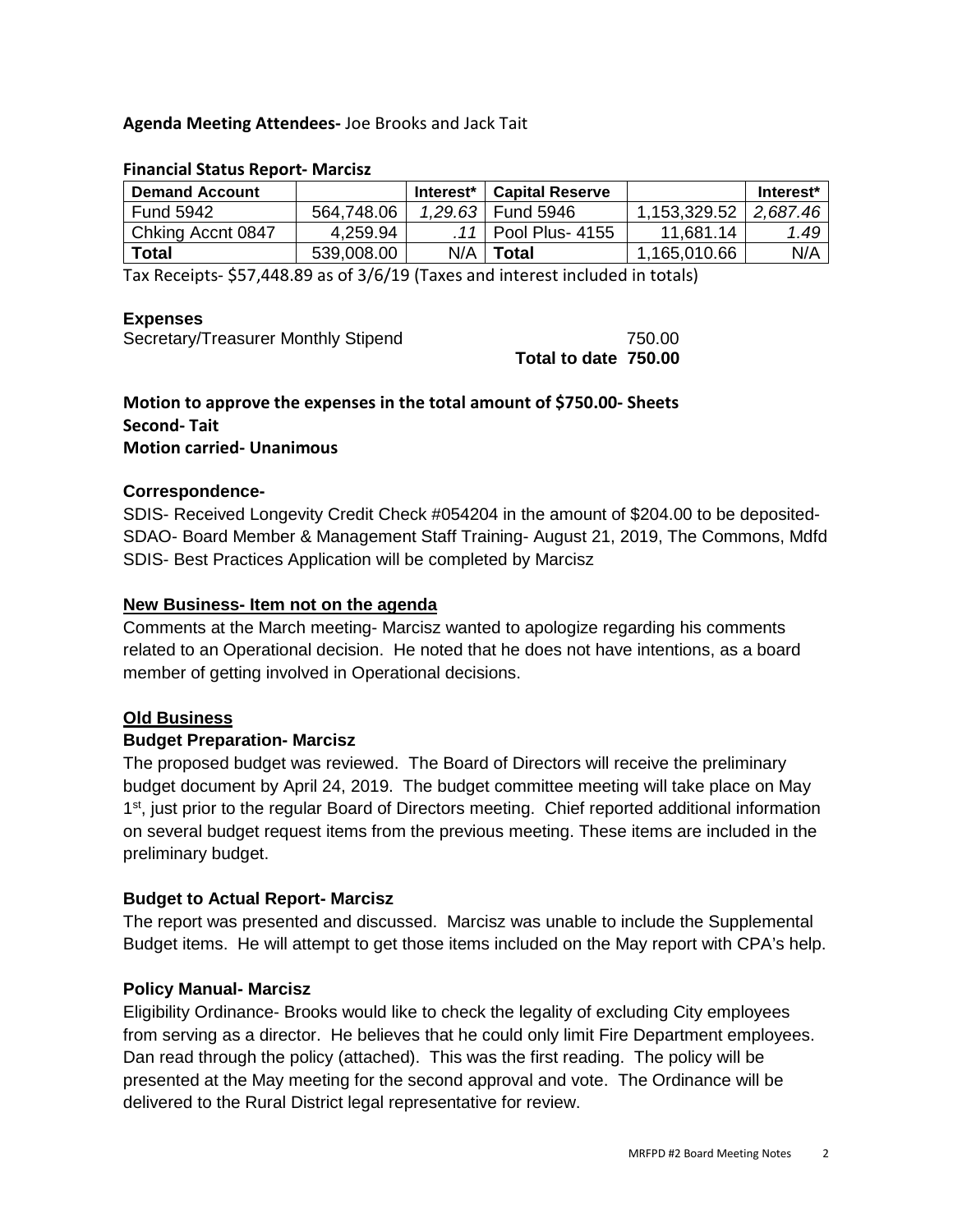# **New PDF Emailed to Board Members-**

The most updated policy manual was emailed to the board members in April.

## **Board Document Terminology- Marcisz**

There was discussion regarding the use of the word stipend for the board member allowance. Chief suggested expense. The word "Stipend" indicates a fixed dollar amount. The Secretary/Treasurer allowance changes according to the time spent on Board business. Marcisz suggested that we utilize the word "expense" until the board receives further recommendation for the District legal representative.

### **Item not on the Old Business Agenda-**Laryngoscope Purchase- Fish

Chief requested that authorized amount for the purchase of the video Laryngoscope is increased to meet increased expenses for medical equipment, not to exceed \$13,000.

# **Motion to approve authorize up to \$13,000 for Video Laryngoscope purchase - Marcisz Second- Tait**

#### **Motion carried- Unanimous**

#### **Staff Report**

### **Deputy Chief/Operations Hiring Process- Fish**

The announcement is closed as of April 1, 2019. Chief has approximately 24 applications. Chief explained the updated veteran applicant requirements. He will perform telephone interviews for several applicants and determine if he will move the candidates forward in the process.

#### **Training Building Update- Fish**

Chief explained that the contract for Berriochoa needs the district's signature. The project was previously approved. The contract was presented for signature.

#### **Disclosures on Agenda- Webber**

Webber explained the requirements for a discloser on the agenda that is posted prior to monthly Board meetings. The disclosure states where the Agenda and minutes can be obtained and a disclosure noting accessibility for persons with disabilities, including the hearing impaired.

#### **Promotion Ceremony- April 5, 2019, Fire Station #4, 6:00PM**

Chief invited the Board members to attend Andrew Burg's promotion ceremony. The department will also honor Veterans and there will be several special awards.

# **Activity Reports-**

The reports were mailed to the Board members on April 2, 2019 for review. There was a brief discussion regarding the mutual aid report.

#### **Good of the Order**

• There was a request for an alternate member to stand in for Joe Brooks for the April Agenda Meeting- Bill Riggert volunteered to attend the April 17, 2:30PM meeting.